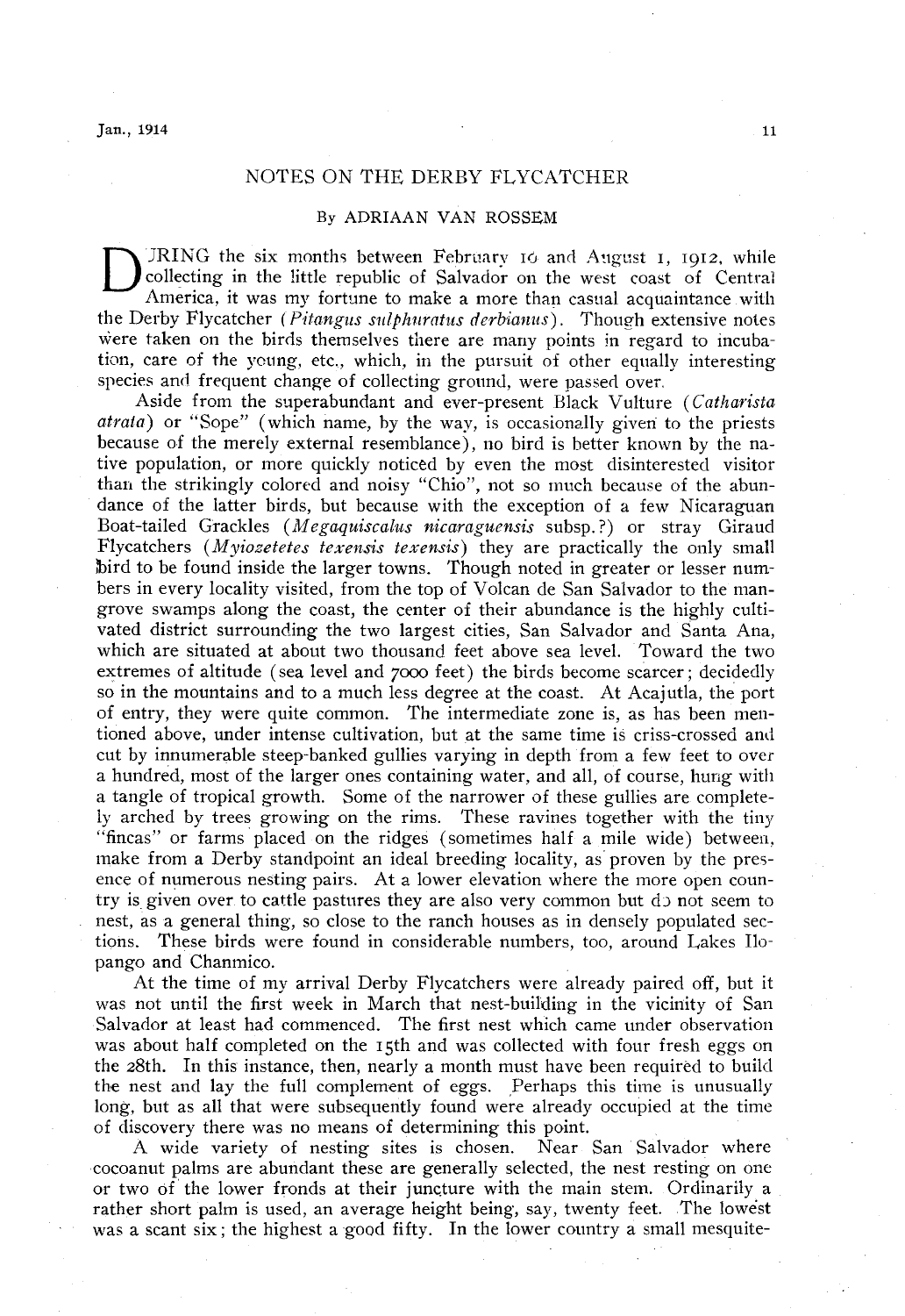## **12 THE CONDOR Vol. XVI**

**like tree grows commonly close to water and is used by several other birds in**  common with the Derbys; among them the Hooded Cactus Wren (Heleodytes capistratus capistratus), the Sclater and Lichtenstein Orioles (Icterus sclateri and Icterus gularis gularis), Giraud Flycatcher, and Gray Becard (Platypsaris **aglglaiae latirostris) . These trees almost without exception were swarming with fire ants which lived in the greatly enlarged and swollen thorns and whose sting is very sharp and irritating. They seemed to cause the birds no inconvenience, even though the tearing apart of a nest would sometimes show the insects present in considerable numbers. Wasps' nests were encountered all too frequently for comfort and the above mentioned species sometimes built near them, undoubtedly for the added protection. One Derby's nest was built over and partially supported by a wasps' nest as big as a foot-ball. That of a Hooded Cactus Wren was also observed in a like situation. It may be noted here that the country Derbys seem to be much more peaceably inclined than are their city kin, often nesting in close association with one or more pairs of other species. In one case four nests were found in one small tree, a Derby's, a Giraud Flycatcher's, a I,es**son's and a Lichtenstein's Oriole. Three other nests may be recorded as being **in rather unusual locations; one in a dead tree sticking out of a mud flat about**  two hundred yards from shore at Lake Ilopango, another in a tangle of vines **hanging over a bank, and the third thirty feet up in a great creeper-hung tree and almost hidden in a cluster of purple orchids.** 

**Remarkable similarity in construction, material and shape of nests was noticeable. The body, including the roof, made up of tine dead grass stems with the addition of much soft stuff, such as feathers, plant down and small rags**  (when available), was rather loosely put together. The cup (or more properly **saucer, in this case) consisted of slightly coarser grass stems well packed and smoothed down and placed well toward the back of the nest; entrance on the side and pointing slightly downward, thus making a more effective water-shed. Measurements : outside, eighteen inches long by ten wide by eight high ; inside, (nest cavity) seven inches long by five wide by five high, the saucer taking up the whole floor. These measurements were taken from the first nest collected and may be a little larger than the average. By the time the young are ready to leave, the formerly purse-shaped nest has been flattened out and blackened by**  the tropical rains and sun, and the young birds have so enlarged the entrance **that the entire cavity can be plainly seen.** 

Fresh eggs were found from March  $28$  to the first of June, so two broods **at least are raised each year. In every instance a new nest was built for the reception of the second set, whether the birds succeeded in raising a first brood or not; but in neither case was material ever taken from the first nest to be used in the second. Number of eggs ran from four usually, three occasionally, to two once.** 

**In the city of San Salvador are a great many birds which are without doubt non-breeders (as only two nests were found in the city proper), even though they are mostly in pairs. These individuals, having nothing better to do, contrive to keep things lively by scrapping not only with each other but with anything that happens to attract their attention, such as a stray house-cat or a wandering hawk.** 

A favorite lookout is a tall flag pole or similar point of vantage, and this is **taken possession of to the exclusion of all other birds, most especially of their own kind; in fact, the advent of another pair onto their preserve is the signal for a battle royal which generally ends as it should-in favor of the home team. From dawn till an hour or so after sunrise, and in the cool of the late afternoon**